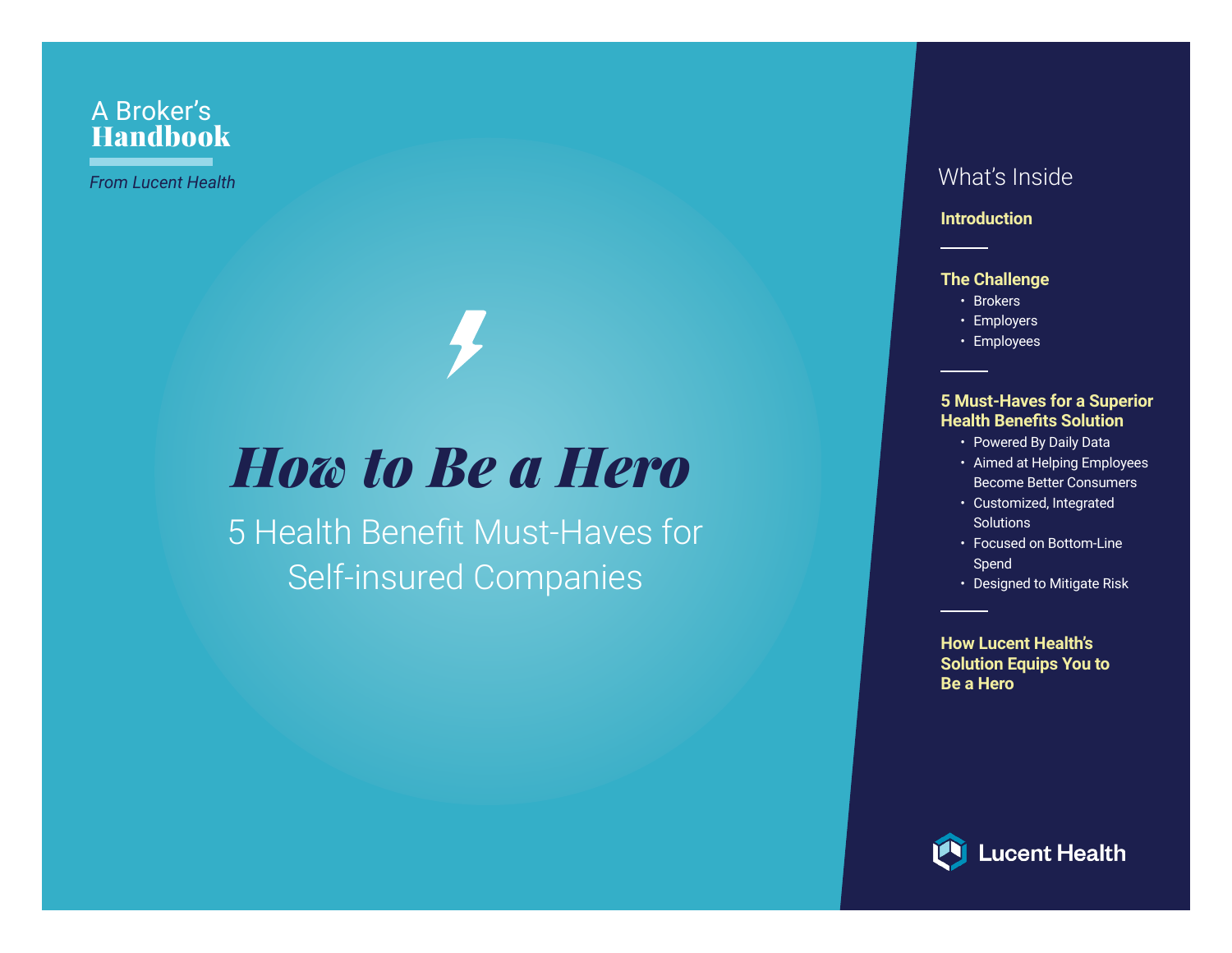This e-book is for health benefits brokers who analyze the major concerns of and serve self-insured employers. It also shares the five must-have components of a health benefits solution. This is your guide to being a

## The Challenge for Brokers Who Serve Self-Insured Employers

In an environment where the cost of healthcare continues at an unsustainable pace of growth, employers and employees need improved health benefits "solutions."

They are looking for business partners to deliver innovative benefit solutions and cost control opportunities.

Health benefits brokers can be the hero, delivering solutions that address key employer concerns.

Employers need a hero. And you need a partner that can help you be the hero.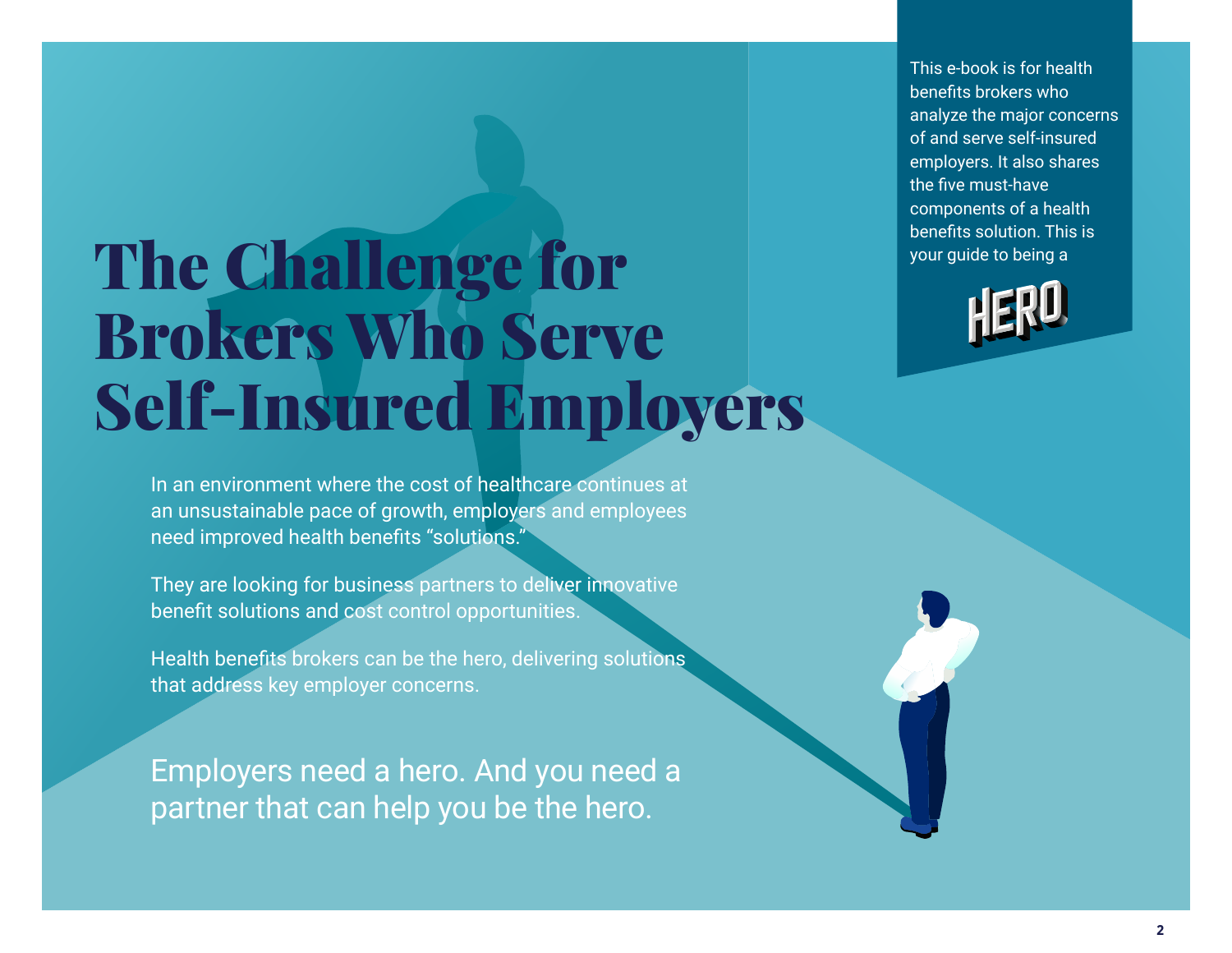## Your Pain Points

THE CHALLENGE

There may be days where you don't feel like a hero. Building your own successful business by meeting the needs of employers is hard work.

But if you can deliver employers a solution that addresses these four key needs, you will set yourself up as a hero in their eyes:

- **›** Assurance that employees are taken care of
- **›** Confidence in lower bottom-line cost of healthcare benefits spend
- **›** Trust that risk is properly assessed and mitigated
- **›** Reliance that plan administration doesn't overwhelm staff

In surveys from our annual Lucent Health university, brokers tell us they have three expectations of a TPA partner. They need a solution to be:

#### Innovative

You want to deliver the best and most cutting-edge cost control and service model in the industry. Your reputation depends on bringing the best solution.

#### Integrated

It has to be easy for employers to administer and seamless to the membership.If it doesn't work smoothly, it reflects poorly back on you.

#### Human

If healthcare isn't focused on the concerns of employees, it's not providing the compassion that's required.

# **5.1**%

The estimated average annual increase in cost of health benefits to employers through 2027

The increase in spending by large employers for employee health benefits since 2008 **51**%

**Today, brokers need to be confident in a partner that can deliver an innovative, integrated and human solution that meets employer needs for a health benefits solution.**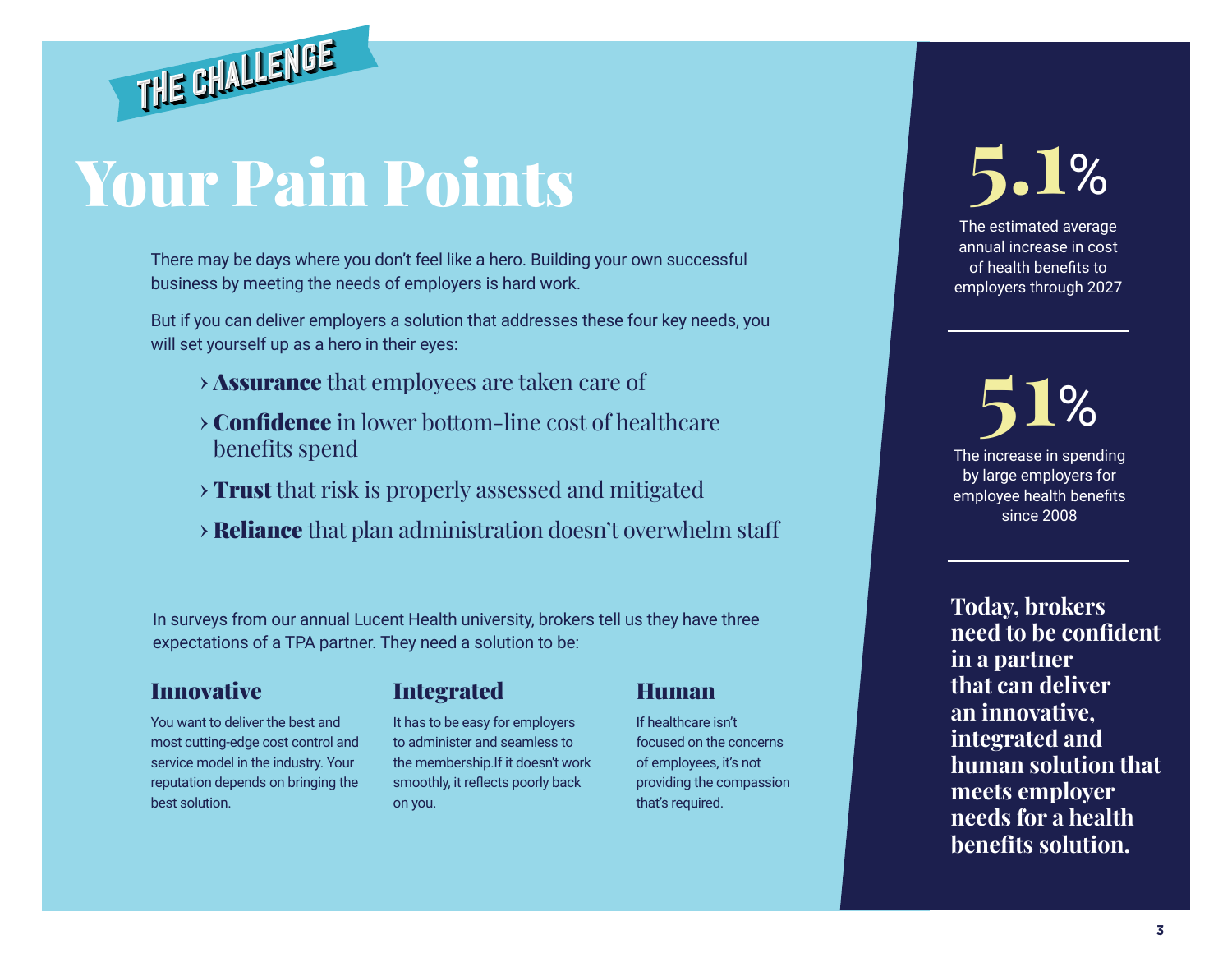

THE CHALLENGE

The cost of insurance for employers continues to rise, with the Centers for Medicare and Medicaid Services (CMS) estimating 5.1% cost increases through 2027.

But, even with self-insured options, large employers (those with more than 1,000 employees) have seen their spending on employee health costs rise dramatically in the past decade, increasing from \$10,008 in 2008, to \$15,159 in 2018, or 51%.

One of the key solutions to help self-insured employers address the high cost of healthcare is reference-based pricing (RBP). Starting in 2004, the first generation of RBP plans were based on inpatient and outpatient service, with pricing set at 120% of Medicare. Bills were adjusted at the time of claims payment. Fees for services were collected up to 12% of billed charges.

Today's RBP plans are typically priced at of Medicare.

#### **What is Reference-Based Pricing?**

Reference-based (RBP) pricing starts by building a price on top of Medicare to ensure a provider has an adequate profit. RBP pricing may be 140% or 150% the cost of Medicare. This is different than a traditional insurance approach of a discounted network rate, which may be a 10% or 20% discount off of an artificially inflated rate of 200% or 300% of Medicare.

Employers used to save an average of 35% before fees. But fees were high, and the customer experience for members was confusing both at the point of service and when they received high balance bills after service

> was delivered. Balance bills are bills for the difference between provider charges and allowed charges.

The second generation of RBP plans were rolled out in 2015, and they had better fee structures and user experiences for members. But those plans lacked member education programs, balanced billing solutions and online tools—and employers were experiencing high costs with the stop-loss insurance plans.

Today, employers are looking for solutions that not only bring together the best pricing advantages of RBP, but also help their employees make informed decisions about care.

**Research shows that when employees have more information about cost and quality, they will search out the least invasive and least expensive option.**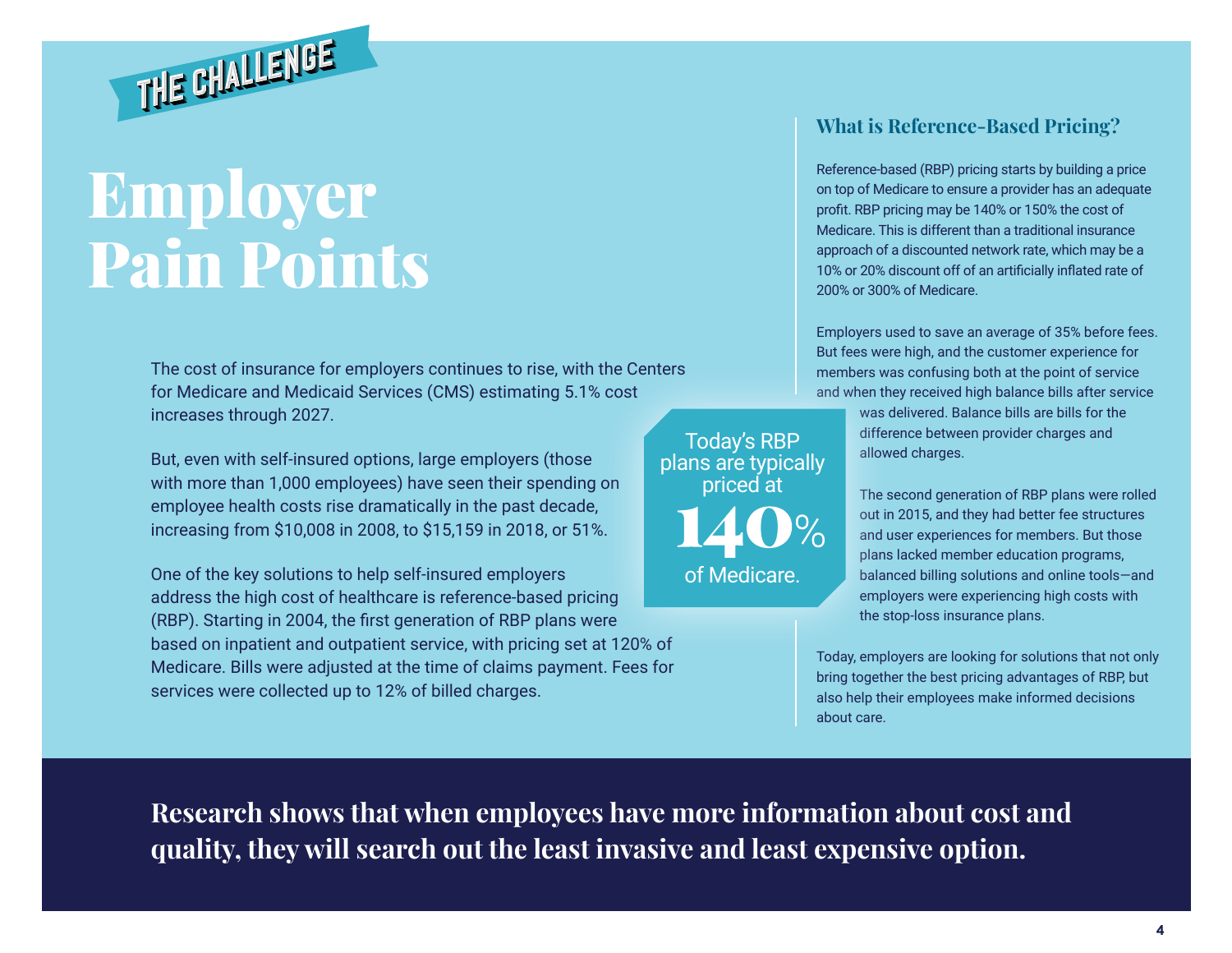

## Employee Pain Points

Healthcare costs cause Americans a tremendous amount of anxiety—and that's even when they have insurance! In one survey of American adults, 85% cite their worry about medical costs. The rise of high-deductible health plans and more out-of-pocket costs are hitting employees hard. And those employees are expected to act like consumers, even though they may not have the training or tools to make good consumer decisions, such as selecting the right doctor for an elective procedure or finding where to get a flu shot.

Patients want mobile devices to play a role in making their experience easier and are looking for tools that compare cost and quality. Patients—especially those who suffer from chronic conditions—value care coordination, and expect that all information they've shared with healthcare providers is current.

Many of the healthcare issues patients face are actually barriers to accessing care, often known as social determinants of health (SDOH). Problems with childcare, transportation or finances may prevent patients from keeping an appointment or remaining compliant with a prescription.

Lucent Health knows that patients would be more satisfied if they could get help and answers at all times of day from people with high degrees of compassion, support and coordination.

**Worry About Medical Costs Top of Mind for Employees**



of Americans cite worry about medical costs as No. 1 concern above other key expenses





Report worry about costs of retirement and higher education

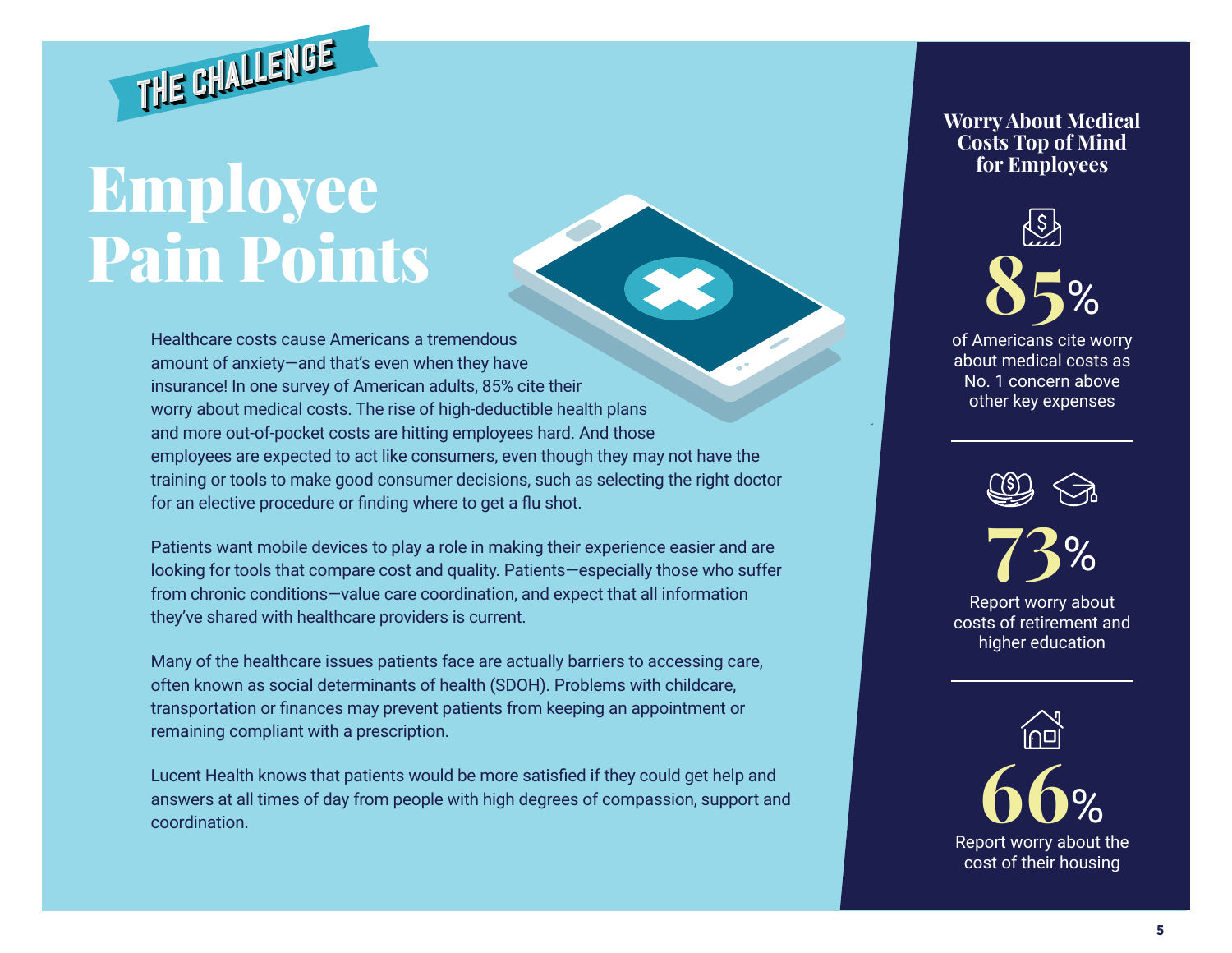### Five Components of a Superior Solution To Meet Employer Needs

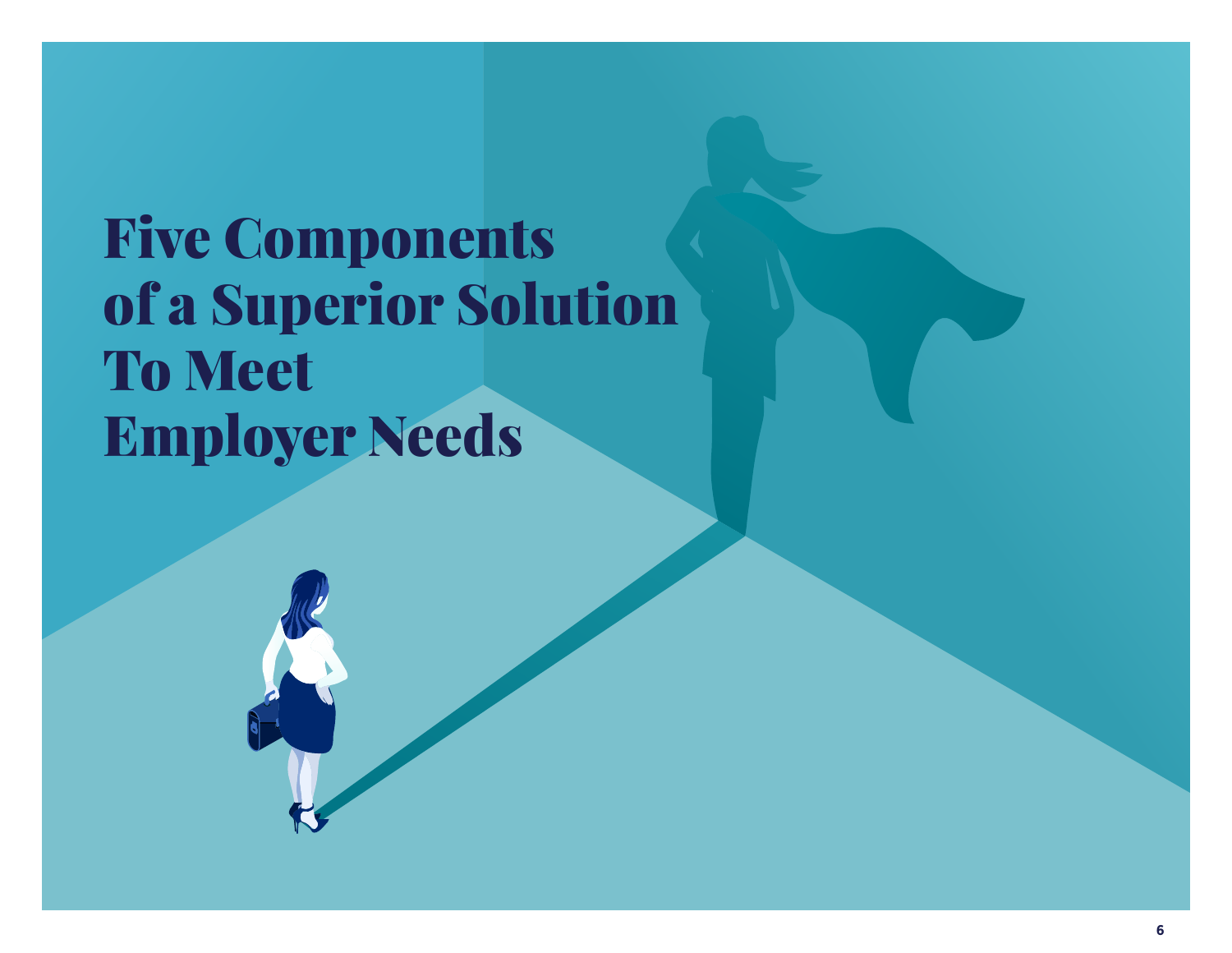

### Powered By Daily Data

One of the advantages third-party administrators (TPAs) can provide to employers is the ability to gather data, and more important, use that data to solve problems. All data isn't created equally. If an employer has an insurance plan with a carrier or is using an Administrative Services Only (ASO) partner, data feeds may come in monthly. But the better solution relies on data feeds that come in nightly.

Consider the following: An employee visits an oncologist a few days before Thanksgiving. At that appointment, the patient is diagnosed with stage 3 cancer, but she can't get a follow-up appointment until January.

A carrier might not see that employee's claims data until the end of December or the end of January—at least 30 or 60 days after the

diagnosis. At least two problems result. First, the patient doesn't get access to care coordination or help navigating the system. Second, the high costs of that care haven't been optimally managed.

With the right TPA solution, nightly claims data would provide visibility to that oncology visit. The TPA and their care management team would be able to enroll that patient in a care coordination program immediately, support her care journey on the clinical and administrative side, and help her find the best solution for her care—both clinically and financially.

When it comes to partnering with employees and employers, daily data is crucial.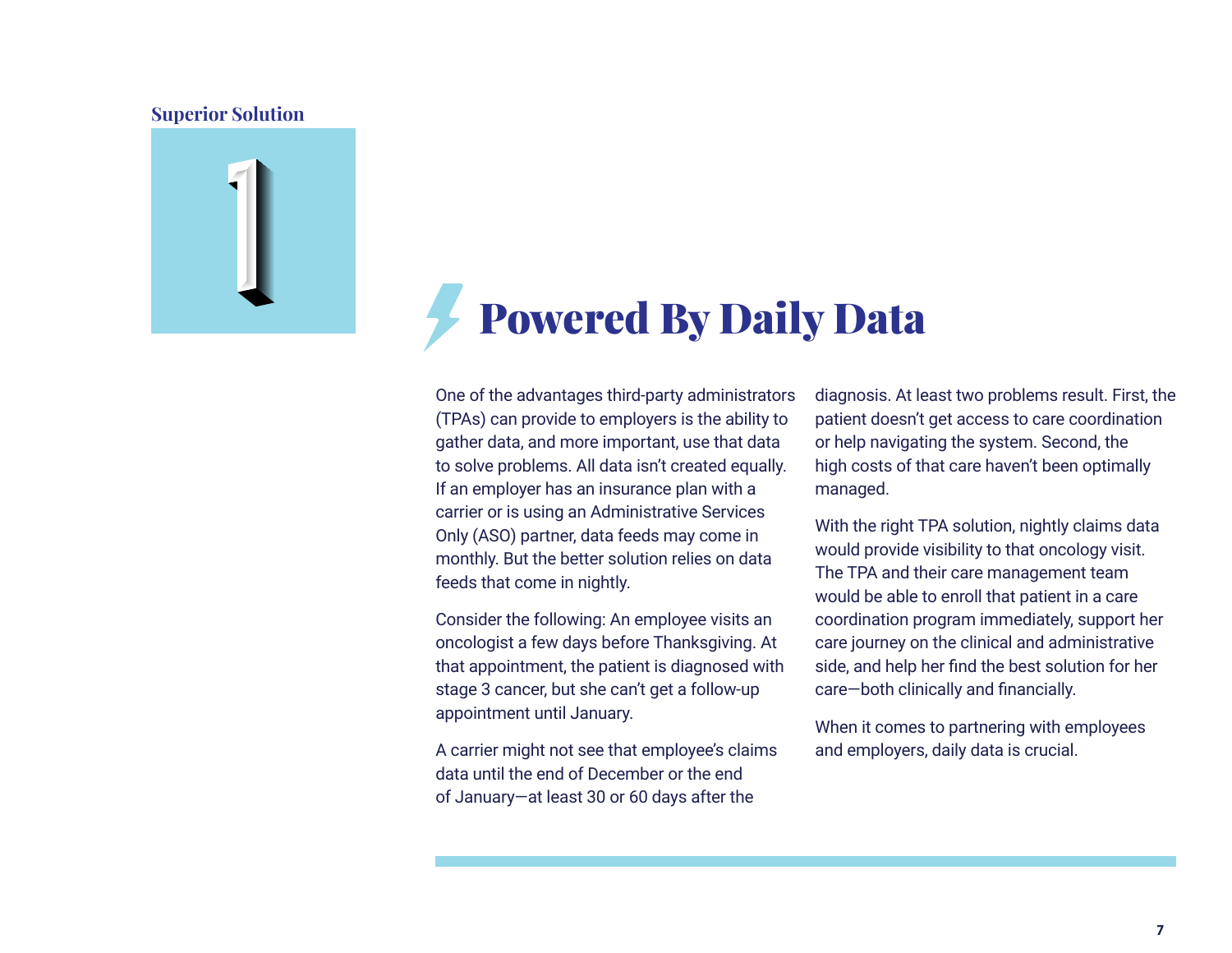

### Aimed at Helping Employees Become Better Consumers

Everyone talks about taking care of employees. But that doesn't mean anything if you don't provide real solutions.

Employees want help navigating episodes of care. They desire guidance in working through the complex administrative layer of the healthcare experience, and they expect a quality customer experience similar to other areas of their life.

While they may prefer using their smartphones to access services, they don't want to engage with an interactive voice response (IVR) system. They want to be treated like a human being.

Employees want access to care on nights and weekends because that's when the worry starts, and that's when families have time to open up the big envelopes stuffed with explanations of benefits (EOB) forms.

When they are dealing with a complex condition or a scary diagnosis, they want to understand their treatments, medications and options. And they want your help making wise financial choices in choosing care.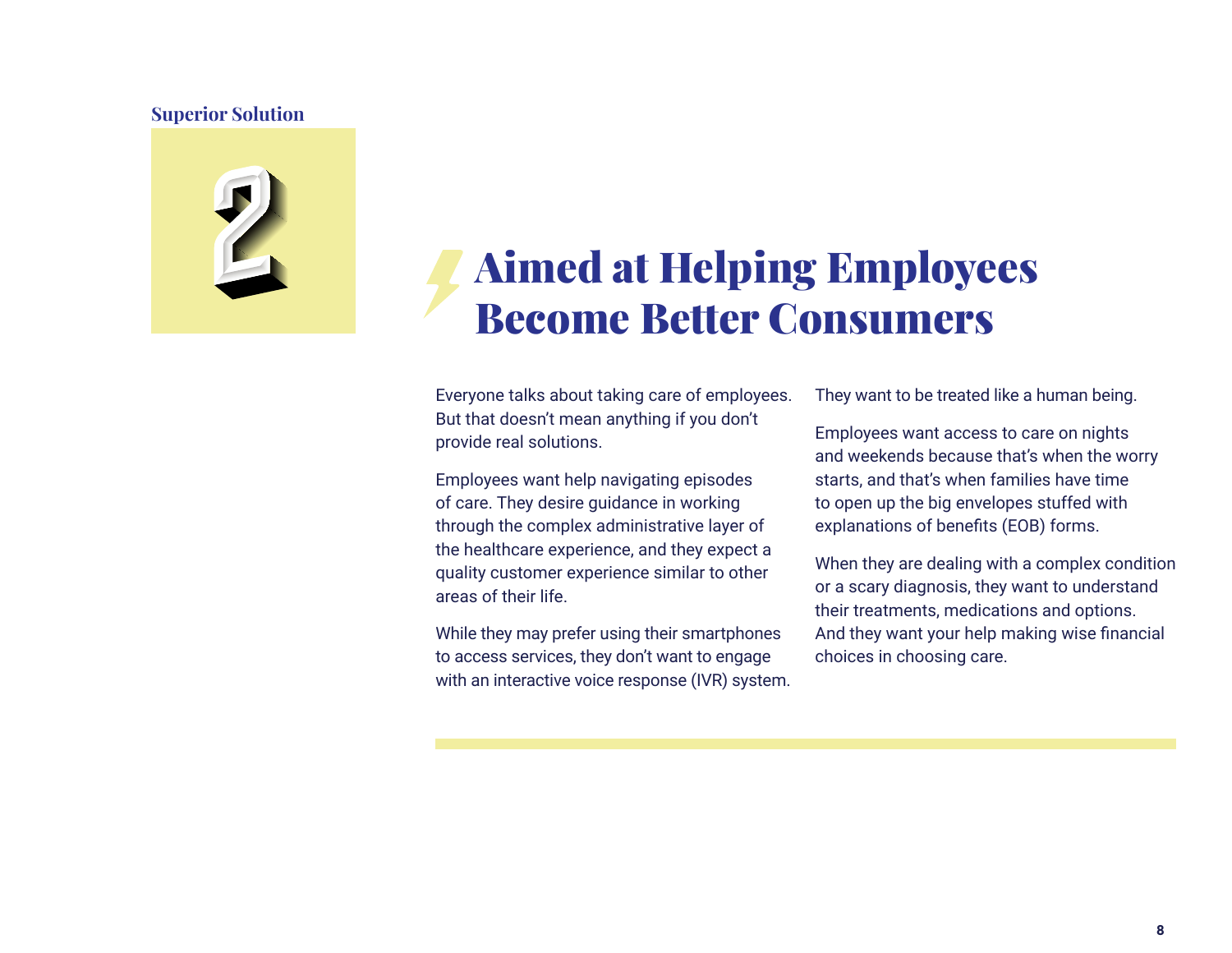

### Customized, Integrated Solutions

Brokers fear bringing solutions to employers that can't be integrated successfully. The right health benefits solution needs to be well integrated with existing people, processes and platforms. Two areas, in particular, are musts for successful integration:

**› The ability to blend a new solution with existing systems that are working.** Employers may need a new health benefits solution, but they want to hold on to a pharmacy benefits or telemedicine program that's already working.

Custom solutions should benefit the employer, not require the employer to adapt to a one-sizefits-all approach.

**› The ability to harness data to inform decisions.** It's important that the data is gathered. But that's only the first step. How is the data being used to inform better decision making? For example, how does claims data equip your care team to help the employee recently diagnosed with a chronic illness? How does historical claims data help you design a better plan next year, or make better decisions about how much stop-loss coverage is needed?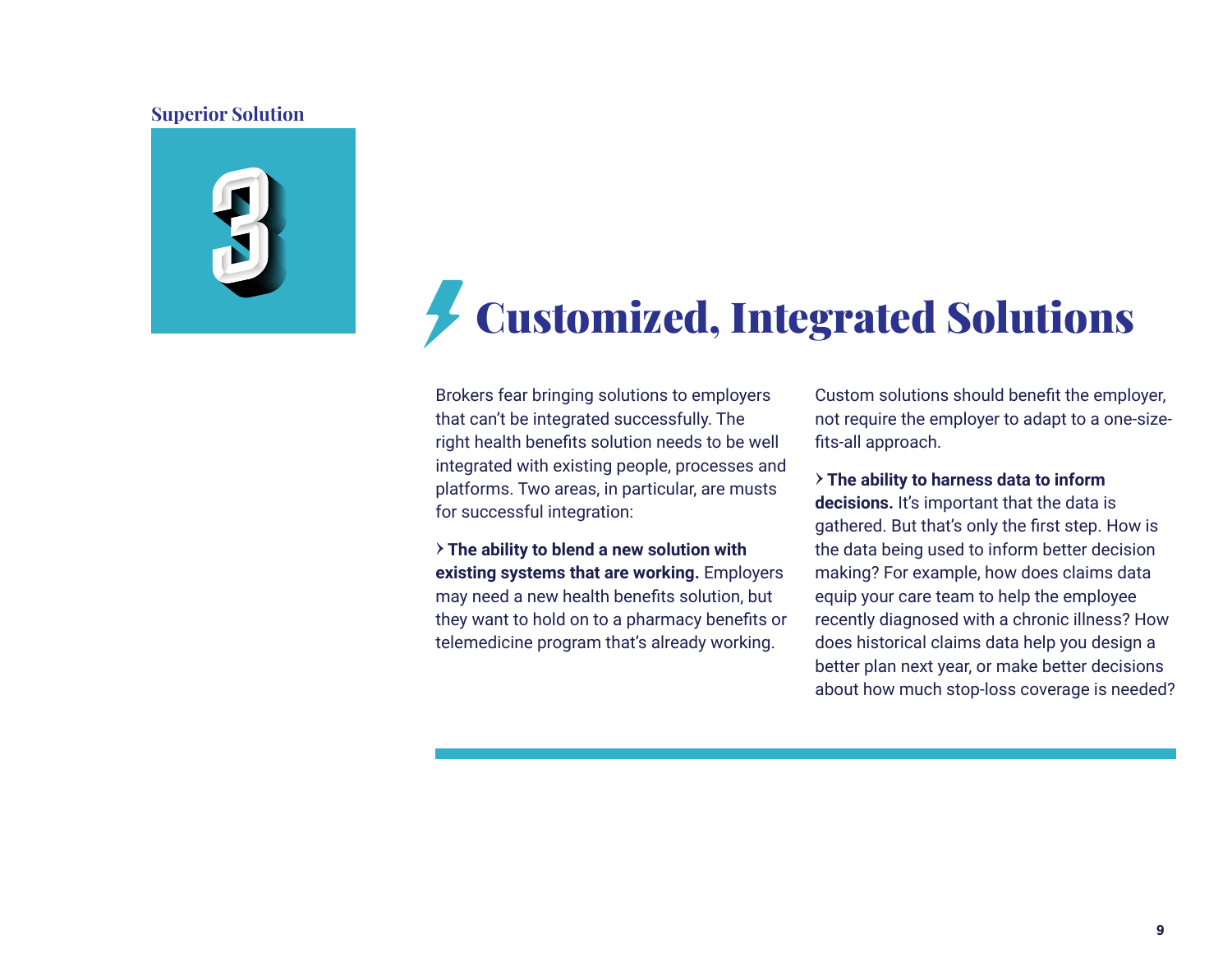

### Focused on the Bottom-Line Spend

A good TPA has visibility into financials and the profit and loss statement (P&L) that few executives in that company have. It's a responsibility that requires financial stewardship from your benefits solution providers. Brokers need to trust that the provider has a track record of balancing a variety of concerns and delivering results.

Your health benefits solution should be able to hold costs to below expected growth. One rule of thumb is the 85–15 rule, with 85% of your costs being variable and 15% being fixed costs and fees.

If overall fixed costs are growing by 2% or more, then you may not have the right health benefits

solution. At the same time, the variable costs from managing episodes of care is where the real savings opportunities exist.

A strong solution should also be able to drive costs down by 25% or more in the first year and then level out to no new growth. How are these savings accomplished? The best new benefits plans marry what's been learned over 15 years of reference-based pricing plans with white-glove service to members. Supporting employees in making better care decisions and helping employers manage cost creates a sustainable cost management model.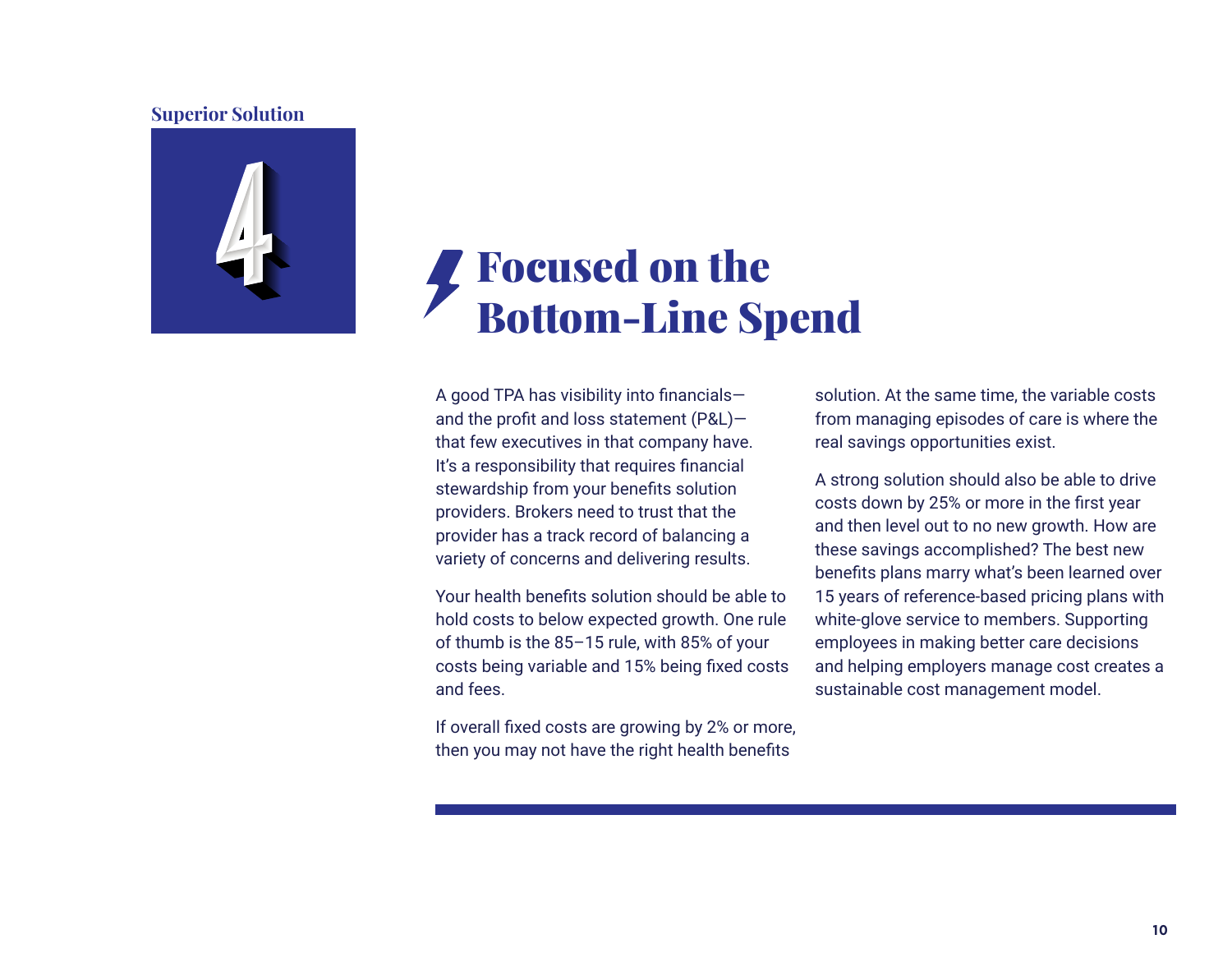

### Designed to Mitigate Risk

Brokers and their employers shouldn't think about risk mitigation and stop-loss coverage as being one and the same. Risk mitigation starts with the design of a benefits plan, and a superior solution starts with good data to inform that design. Data can be used to make judgments about the levels of stop-loss insurance to mitigate the risk of each employee and the overall plan.

For employers new to being self-insured or right on the cusp of self-insuring, concerns about risk are paramount. The good news is that stoploss insurance is no longer priced out of reach for smaller employers that might self-insure.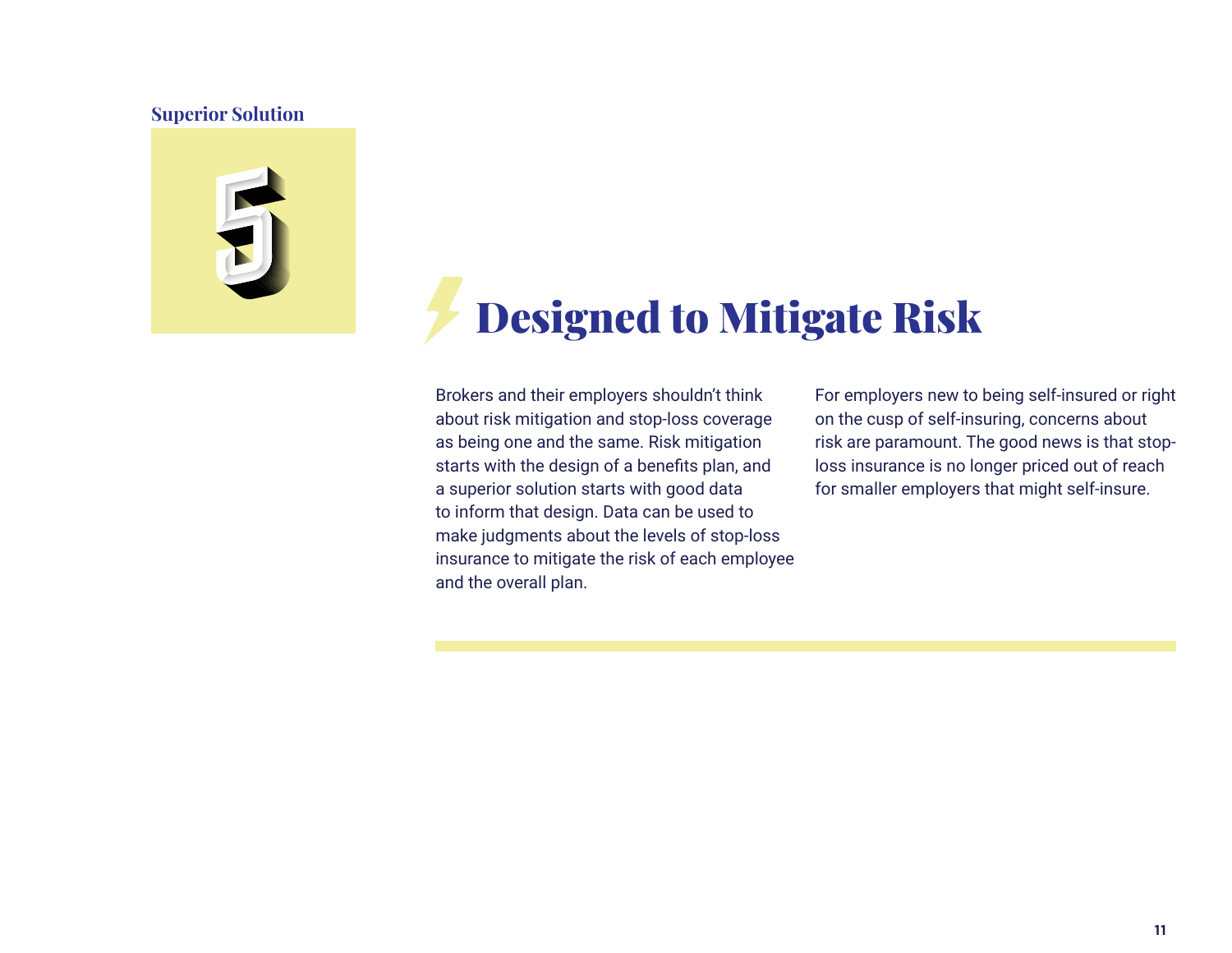## Are You Ready to Be the Hero?





### **Lucent Health**

Lucent Health was founded by Brett Rodewald in 2014 because he felt powerless to control the healthcare coverage and experience for his employees. At the time, Rodewald was the CEO of a company in the payments industry. Instead of signing up for another year of increasing costs and horrible member experiences, he created a better way.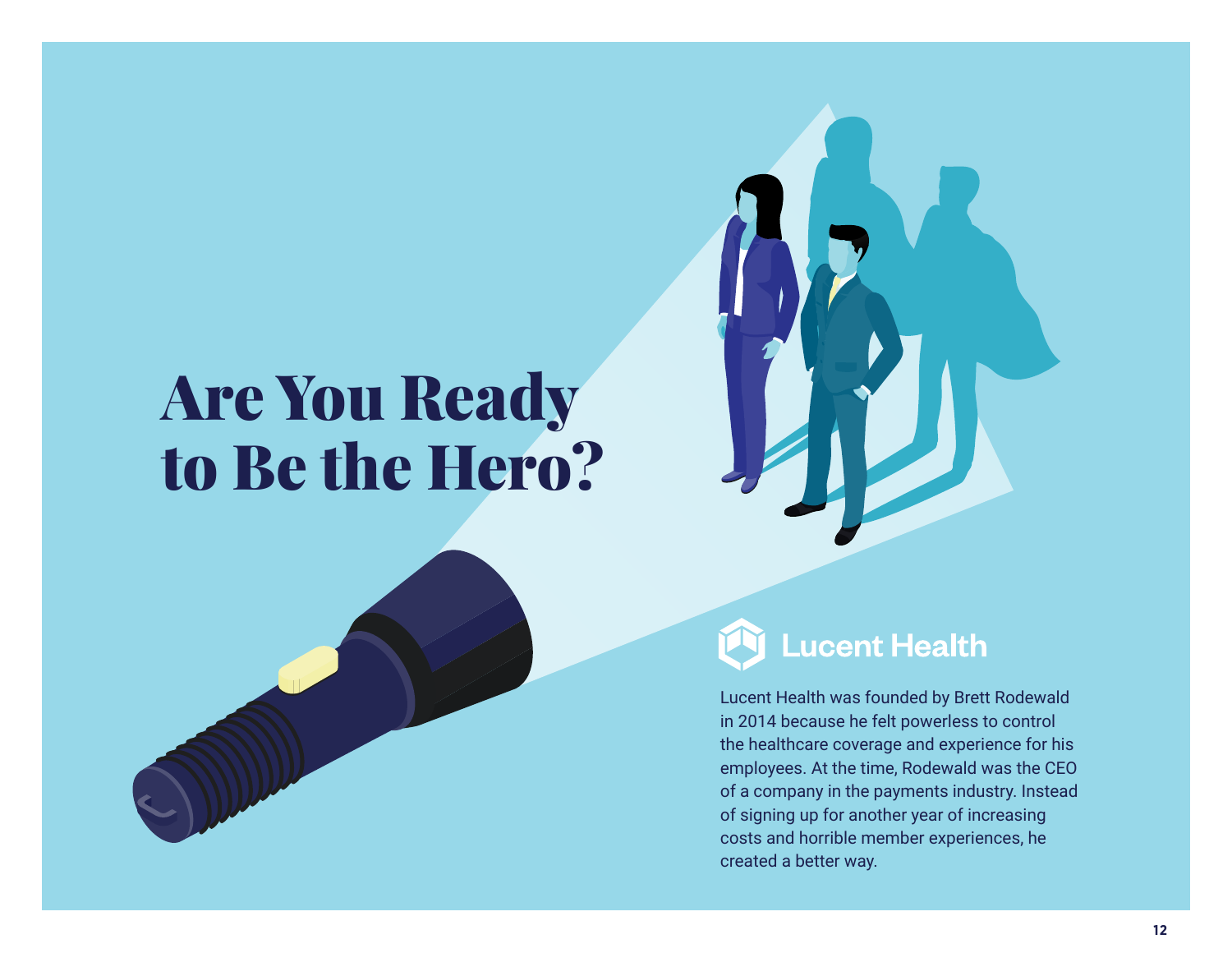

Lucent Health is comprised of the top independent TPAs in the country (Capitol Administrators, North American Administrators and Cypress Benefit Administrators). In 2019, Lucent Health acquired the leading care coordination solution (Narus Health) and integrated its data-

driven Compassion platform and care team



into their solution. Lucent Health's difference is that it uses nightly data to power its compassionate approach to serving members, quickly identifying opportunities to intervene and help.

A 2019 partnership with Zelis enables Lucent Health to boost its ability to deliver the largest number of RBP contracts (more than 1.4 million) and a team of 30 handling back-end balanced billing resolution.

Its value-based purchasing plans evolved from earlier generation RBP plans, with improved employee experience. Backed by a data-driven platform, its care teams are experienced at helping members manage their episodes of care and holding down employer spend. Lucent Health drives savings of 25% to 30% in year one, then stabilizes the cost of care year over year. Lucent Health's track record is holding member costs at 53% below the national average.

Lucent Health delivers the most innovative platform in the industry with:

> 6. Complex care management 7. Cancer care, dialysis management 8. Transplant carve out

- 1. ePayment portal
- 2. HR Web portal
- 3. Mobile app
- 4. Care team, proven
	- process
- 5. Telemedicine

Lucent Health has decades of combined experience working with brokers, helping them be the hero to their self-insured company clients. To see how we can help you be a hero, please reach out today.

#### **Lucent Health's**

employees serve more than **435**

**800** employers and

**250,000** members nationwide.

> **Lucent Health**  drives savings of



in year one, then stabilizes the cost of care year over year. Lucent Health's track record is holding member costs at 53% below the national average.